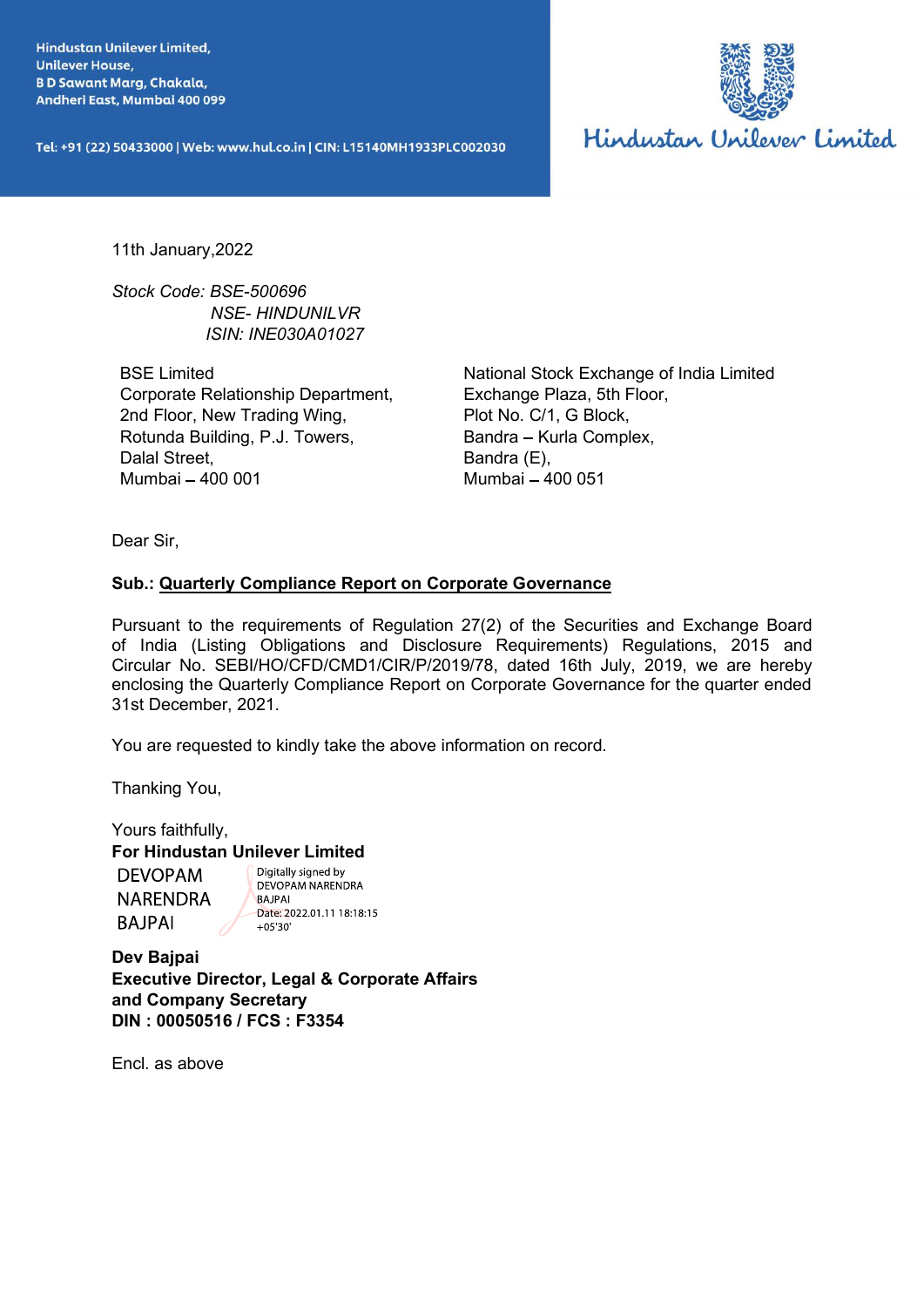| proviso to regulation<br>17A(1)]<br>including this listed<br>No. of Independent<br>Directorship in<br>[in reference to<br>listed entities<br>entity<br><b>Vo.</b> of Directorship<br>[in reference to<br>Regulation 17A(1)]<br>No. of Directorsl<br>in listed entities<br>including this<br>listed entity<br>1<br>$\overline{\phantom{0}}$<br>Date of Birth<br>09-07-1960<br>04-12-1975<br>Tenure<br>[In Months]<br>$\mathbf{r}$<br>Date of<br>Cessation<br>Date of<br>Re-appointment<br>$\mathbf{I}$<br>Initial Date of<br>Appointment<br>01-10-2013<br>01-05-2021<br>Category<br>(Chairperson<br>/Executive/Non-<br>$\mathtt{Independent}/$<br>Chairperson<br>Executive -<br>Executive/<br>Nominee)<br>Executive<br>Name of Listed Entity: Hindustan Unilever Limited<br>PAN: AANPM7571K<br>DIN: 0669923<br>PAN: ABWPT0938K<br>DIN: 05349994<br>I. Composition of Board of Directors<br>Title Name of the Director PAN & DIN<br>Quarter (end: 31st December, 2021<br>Ritesh Tiwari<br>Sanjiv Mehta<br>$\left  \begin{matrix} \frac{1}{1116} \\ 1 & \frac{1}{116} \\ 1 & \frac{1}{116} \\ 1 & \frac{1}{116} \\ 1 & \frac{1}{116} \\ 1 & \frac{1}{116} \\ 1 & \frac{1}{116} \\ 1 & \frac{1}{116} \\ 1 & \frac{1}{116} \\ 1 & \frac{1}{116} \\ 1 & \frac{1}{116} \\ 1 & \frac{1}{116} \\ 1 & \frac{1}{116} \\ 1 & \frac{1}{116} \\ 1 & \frac{1}{116} \\ 1 & \frac{1}{116} \\ 1 & \frac{$<br>Mr.<br>Mr. |
|-------------------------------------------------------------------------------------------------------------------------------------------------------------------------------------------------------------------------------------------------------------------------------------------------------------------------------------------------------------------------------------------------------------------------------------------------------------------------------------------------------------------------------------------------------------------------------------------------------------------------------------------------------------------------------------------------------------------------------------------------------------------------------------------------------------------------------------------------------------------------------------------------------------------------------------------------------------------------------------------------------------------------------------------------------------------------------------------------------------------------------------------------------------------------------------------------------------------------------------------------------------------------------------------------------------------------------------------------------------------------------------------------------|
|                                                                                                                                                                                                                                                                                                                                                                                                                                                                                                                                                                                                                                                                                                                                                                                                                                                                                                                                                                                                                                                                                                                                                                                                                                                                                                                                                                                                       |
|                                                                                                                                                                                                                                                                                                                                                                                                                                                                                                                                                                                                                                                                                                                                                                                                                                                                                                                                                                                                                                                                                                                                                                                                                                                                                                                                                                                                       |
|                                                                                                                                                                                                                                                                                                                                                                                                                                                                                                                                                                                                                                                                                                                                                                                                                                                                                                                                                                                                                                                                                                                                                                                                                                                                                                                                                                                                       |
|                                                                                                                                                                                                                                                                                                                                                                                                                                                                                                                                                                                                                                                                                                                                                                                                                                                                                                                                                                                                                                                                                                                                                                                                                                                                                                                                                                                                       |
|                                                                                                                                                                                                                                                                                                                                                                                                                                                                                                                                                                                                                                                                                                                                                                                                                                                                                                                                                                                                                                                                                                                                                                                                                                                                                                                                                                                                       |
| 1<br>14-11-1965<br>ł,<br>ł,<br>٠<br>23-01-2017<br>Executive<br>PAN: AAAPB0651N<br>DIN: 00050516<br>Dev Bajpai<br>Mr.                                                                                                                                                                                                                                                                                                                                                                                                                                                                                                                                                                                                                                                                                                                                                                                                                                                                                                                                                                                                                                                                                                                                                                                                                                                                                  |
| $\overline{ }$<br>12-05-1975<br>$01 - 01 - 2020$<br>Executive<br>PAN: ALDPU3229M<br>DIN: 08614686<br>Uijen<br>Wilhelmus<br>Mr.                                                                                                                                                                                                                                                                                                                                                                                                                                                                                                                                                                                                                                                                                                                                                                                                                                                                                                                                                                                                                                                                                                                                                                                                                                                                        |
| 4<br>$\frac{07 - 03 - 1951}{2}$<br>$\overline{6}$<br>30-06-2019<br>30-06-2014<br>Independent<br>PAN: AGPPB9727Q<br>DIN: 00548091<br>O.P. Bhatt<br> ä                                                                                                                                                                                                                                                                                                                                                                                                                                                                                                                                                                                                                                                                                                                                                                                                                                                                                                                                                                                                                                                                                                                                                                                                                                                  |
| $\overline{ }$<br>16-12-1947<br>$\infty$<br>$\mathbf{r}$<br>30-06-2019<br>30-06-2014<br>Independent<br>PAN: AAAPM1646G<br>DIN: 03075797<br>Sanjiv Misra<br>Ъ.                                                                                                                                                                                                                                                                                                                                                                                                                                                                                                                                                                                                                                                                                                                                                                                                                                                                                                                                                                                                                                                                                                                                                                                                                                         |
| $\sim$<br>30-05-1949<br>$86$<br>$\mathbf{r}$<br>09-10-2019<br>09-10-2014<br>Independent<br>PAN: AAGPM5926M<br>DIN: 00046081<br>Kalpana Morparia<br>Ms.                                                                                                                                                                                                                                                                                                                                                                                                                                                                                                                                                                                                                                                                                                                                                                                                                                                                                                                                                                                                                                                                                                                                                                                                                                                |
| $\sim$<br>03-01-1961<br>38<br>12-10-2018<br>Independent<br>PAN: AALPP0852A<br>DIN: 01764813<br>Leo Puri<br>E.                                                                                                                                                                                                                                                                                                                                                                                                                                                                                                                                                                                                                                                                                                                                                                                                                                                                                                                                                                                                                                                                                                                                                                                                                                                                                         |
| $\sim$<br>18-12-1966<br>$\overline{c}$<br>31-01-2020<br>Independent<br>PAN: AHEPG4579R<br>DIN: 00521511<br>Ashish Gupta<br>Dr.                                                                                                                                                                                                                                                                                                                                                                                                                                                                                                                                                                                                                                                                                                                                                                                                                                                                                                                                                                                                                                                                                                                                                                                                                                                                        |
| $\overline{ }$<br>02-02-1967<br>2<br>$\mathbf{I}$<br>$\mathbf{I}$<br>12-11-2021<br>Independent<br>Ashu Suyash*<br>Ns.                                                                                                                                                                                                                                                                                                                                                                                                                                                                                                                                                                                                                                                                                                                                                                                                                                                                                                                                                                                                                                                                                                                                                                                                                                                                                 |
|                                                                                                                                                                                                                                                                                                                                                                                                                                                                                                                                                                                                                                                                                                                                                                                                                                                                                                                                                                                                                                                                                                                                                                                                                                                                                                                                                                                                       |
| PAN: AKWPS0982M<br>DIN: 00494515                                                                                                                                                                                                                                                                                                                                                                                                                                                                                                                                                                                                                                                                                                                                                                                                                                                                                                                                                                                                                                                                                                                                                                                                                                                                                                                                                                      |
| $\bar{Y}$ es<br>Whether Regular chairperson appointed                                                                                                                                                                                                                                                                                                                                                                                                                                                                                                                                                                                                                                                                                                                                                                                                                                                                                                                                                                                                                                                                                                                                                                                                                                                                                                                                                 |
| *Note: The Board of Directors of the Company vide a Circular Resolution had approved the appointment of Ms. Ashu Suyash as an Independent Director on the Board of the Company for a consecutive term of five years. The appoi<br>Yes<br>Whether Chairperson is related to managing director or CEO                                                                                                                                                                                                                                                                                                                                                                                                                                                                                                                                                                                                                                                                                                                                                                                                                                                                                                                                                                                                                                                                                                   |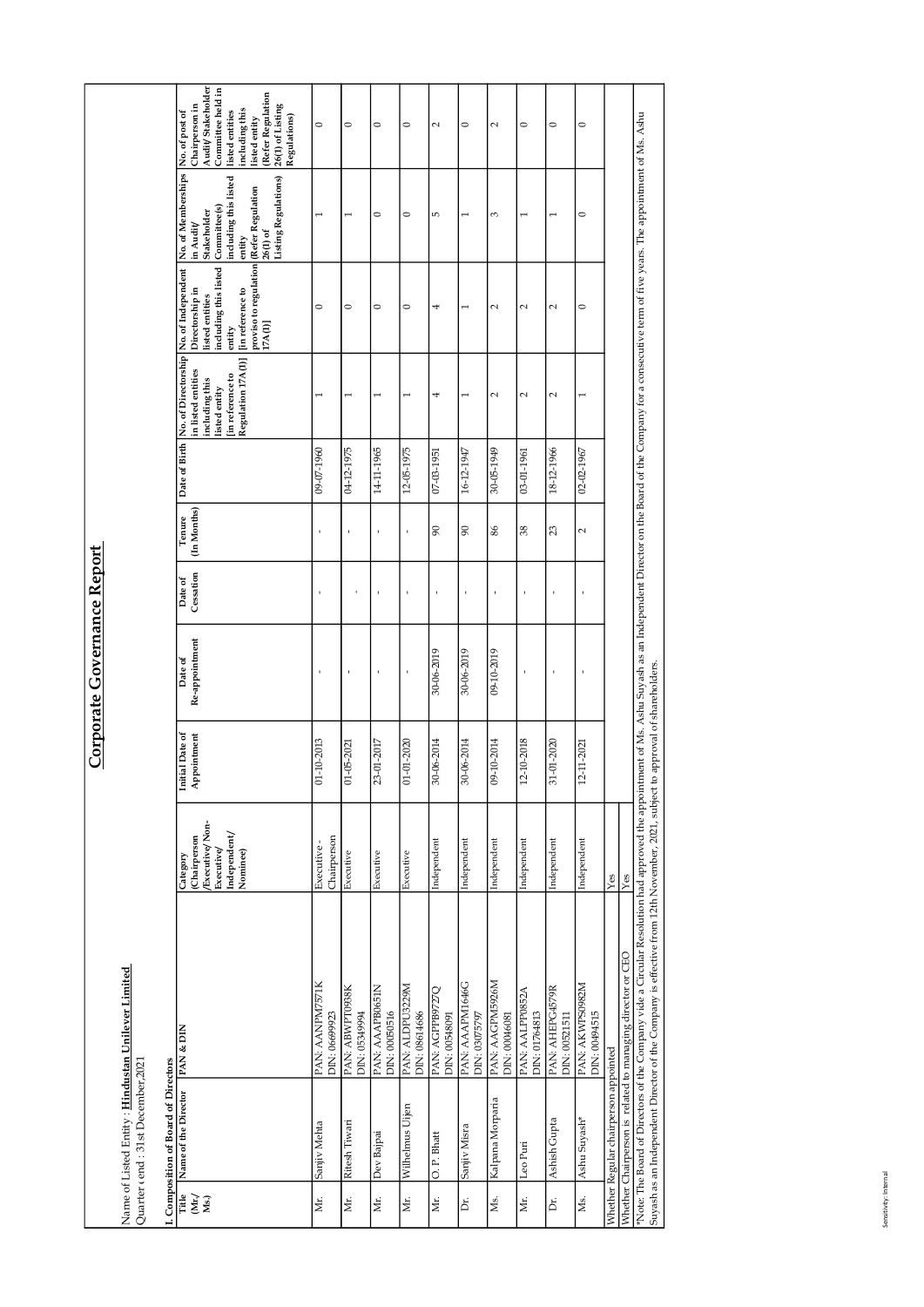| II. Composition of Committees<br>Name of Committee | chairperson appointed<br>Whether Regular | Name of Committee<br>Members    | Non-Executive/Independent/Nominee)<br>Category (Chairperson/Executive)   | Appointment<br>Date of   | Date of Cessation |
|----------------------------------------------------|------------------------------------------|---------------------------------|--------------------------------------------------------------------------|--------------------------|-------------------|
| 1. Audit Committee                                 | Yes                                      | Kalpana Morparia                | Chairperson-Non-Executive - Independent                                  | 02-02-2021               |                   |
|                                                    |                                          | O. P. Bhatt                     | Non-Executive - Independent                                              | 30-06-2014               | $\mathbf{I}$      |
|                                                    |                                          | Dr. Sanjiv Misra                | Non-Executive - Independent                                              | 30-06-2014               |                   |
|                                                    |                                          | Ashish Gupta                    | Non-Executive - Independent                                              | 30-04-2020               |                   |
| 2. Nomination & Remuneration                       | $\bar{\chi}_{\text{ess}}$                |                                 |                                                                          |                          |                   |
| Committee                                          |                                          | Dr. Sanjiv Misra<br>O. P. Bhatt | Chairperson - Non-Executive - Independent<br>Non-Executive - Independent | 30-06-2014<br>30-06-2014 | $\mathbf{I}$      |
|                                                    |                                          | Kalpana Morparia                | Non-Executive - Independent                                              | $02 - 02 - 2021$         |                   |
|                                                    |                                          | Sanjiv Mehta                    | Executive                                                                | 30-06-2018               |                   |
|                                                    |                                          |                                 |                                                                          |                          |                   |
| 3. Corporate Social Responsibility                 | Yes                                      | O. P. Bhatt                     | Chairperson - Non-Executive - Independent                                | 30-06-2014               | $\overline{1}$    |
| Committee                                          |                                          | Dr. Sanjiv Misra                | Non-Executive - Independent                                              | 30-06-2014               |                   |
|                                                    |                                          | Kalpana Morparia                | Non-Executive - Independent                                              | 09-10-2014               |                   |
|                                                    |                                          | Sanjiv Mehta                    | Executive                                                                | 01-10-2013               |                   |
|                                                    |                                          | Leo Puri                        | Non-Executive - Independent                                              | 01-05-2021               |                   |
|                                                    |                                          | Ritesh Tiwari                   | Executive                                                                | 01-05-2021               |                   |
|                                                    |                                          |                                 |                                                                          |                          |                   |
| 4. Stakeholders Relationship Committee             | Yes                                      | O. P. Bhatt                     | Chairperson - Non-Executive - Independent                                | 30-06-2014               |                   |
|                                                    |                                          | Sanjiv Mehta                    | Executive                                                                | 01-10-2013               | $\overline{1}$    |
|                                                    |                                          | Leo Puri                        | Non-Executive - Independent                                              | 01-05-2021               |                   |
|                                                    |                                          | Ritesh Tiwari                   | Executive                                                                | 01-05-2021               | $\overline{1}$    |
|                                                    |                                          |                                 |                                                                          |                          |                   |
| 5. Risk Management Committee                       | $\overline{Y}$ es                        | Sanjiv Mehta                    | Chairperson - Executive                                                  | 27-10-2014               |                   |
|                                                    |                                          | Wilhelmus Uijen                 | Executive                                                                | 01-01-2020               |                   |
|                                                    |                                          | Dev Bajpai                      | Executive                                                                | 27-10-2014               |                   |
|                                                    |                                          |                                 |                                                                          |                          |                   |
|                                                    |                                          | Ashish Gupta                    | Non-Executive - Independent                                              | 01-05-2021               |                   |
|                                                    |                                          | Ritesh Tiwari                   | Executive                                                                | 01-05-2021               |                   |
|                                                    |                                          | Ravishankar A.                  | Executive                                                                | 01-05-2021               |                   |